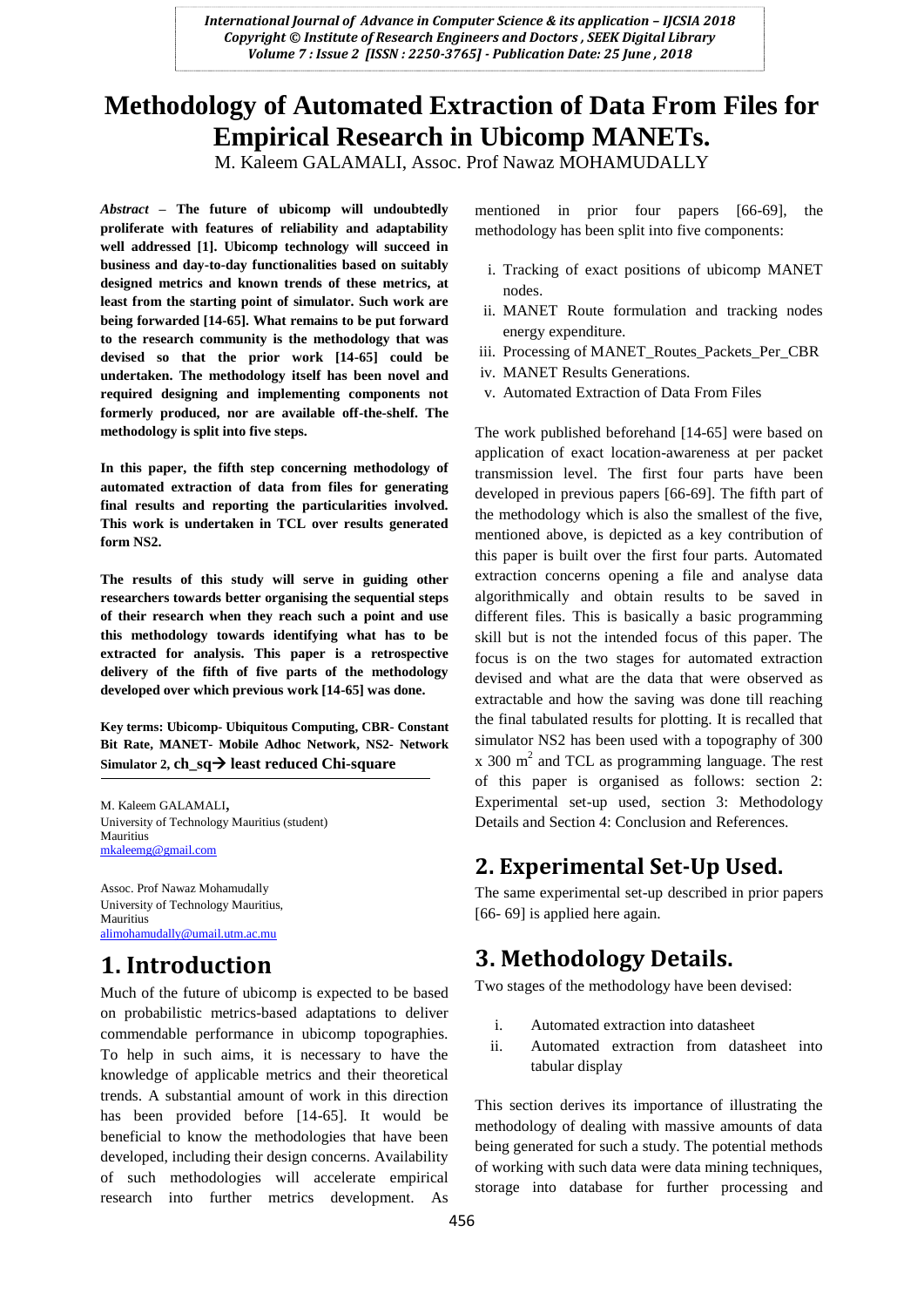automated extraction of data into datasheets and files. The process of automated extraction has been chosen due to its simplicity, effectiveness and easy applicability over several sets of extraction with very minor modifications. The report hereunder give good details of what data were needed to be extracted and be presented in suitable form towards successful plotting.

More importantly this section describes the final steps required towards reaching the objective intended in which enabled previous studies [14-65].

#### *3.1 Energy Consumption Considerations.*

Several data files have been generated for studying previously explained metrics. However, more precise sets of processed data was felt necessary for further processing before plotting on gnuplot. Examples of required information (directly retrieved from files or processed with data from the files) for each node\_number includes:

- i. Peak value.
- ii. Next peak value.
- iii. Rightmost outlier.
- iv. Previous to rightmost outlier.
- v. Smallest of first 5 values in plot. The above parts  $(i - v)$  can be accompanied with coordinates, line at which they occur and number of nodes or CBR represented by the y-value.
- vi. Effective x-range.
- vii. Effective y-range.
- viii. % CBR/readings within predictable range.
- ix. Minimum values in plots for y-axis.
- x. Number of plots on right of peak value.
- xi. Number of plots on left of peak value.
- xii. Limits within which 95% of plots lie.
- xiii. Total number of plots.

**The problem was that visual extraction of these data would be extremely time consuming and errorprone**. The only solution was to write appropriate programs for reading the data files and output/save the required data into appropriate files. The naming convention adopted here, preceding the metrics name "mn" was "Extracting\_data\_*mn*.ns" files for the program and "Extracted\_data\_*mn*.dat" for the saved file; examples are "Extracting\_data\_max\_ratio.ns" and "Extracted\_data\_max\_ratio.dat". For each node number, at the end of each extracted data, the projected equations of tendencies observed could also be written and space left for jotting down the parameter and reduced chi-square values on the printed version.

Writing an "Extracting data mn.ns" file took on an average about 6 hours for writing, testing and executing. There has been 16 such files to write. Of course, code re-use with amendments has been vital. This work has been very feasible since the process described in previous paper [68] was most time consuming at this stage and process described in previous paper [69] and further extraction of data over completed nodes in previous paper [68] could be done in parallel.

The results are shown in **figure 1**. The values of a, b and ch\_sq will be obtained while performing plotting and fitting of best line in gnuplot.

#### *3.2 Packets Per Distance Considerations.*

Following the data produced and described in section 3.1 of this paper for each node number, a similar strategy for assembling particular data for parameters of equations and of this paper, critical values have been performed. The strategy was simple: just look for the line with a particularly identified starting fields and copy the lines and perform appropriate concatenations into another file for tabular display. An example is taken from a portion of a file for "max\_FP" parameters of equations and shown in **figure 2**. Each line starts with "max fp node number"

From the table produced above, graphical plotting is facilitated since values of node number in each line occupies exactly the same field position in each line, just as each parameter. Some minor manual intervention had to be performed to insert a space between the equal to sign  $=$ " and the particular value. This has been easy by using the "find and replace" utility in "gedit" and has taken little additional time.

## **4. Conclusion.**

This piece of report, though quite short, has explained the details of the last step of a novel methodology and implementation of a method for automated extraction of data from files for empirical research in ubicomp MANETs over a topography of 300  $x$  300 m<sup>2</sup>. The implementation was done in TCL programming language. Processed data were stored and rounded to appropriate decimal places. Such a methodology with modifications/refinements may be applied by other researchers performing empirical research in ubicomp to formulate new metrics and reliability features. The part described in this paper has been the last of five steps of a novel methodology since such components were not pre-existing. The previous empirical work [14-65] have been carried out using this methodology.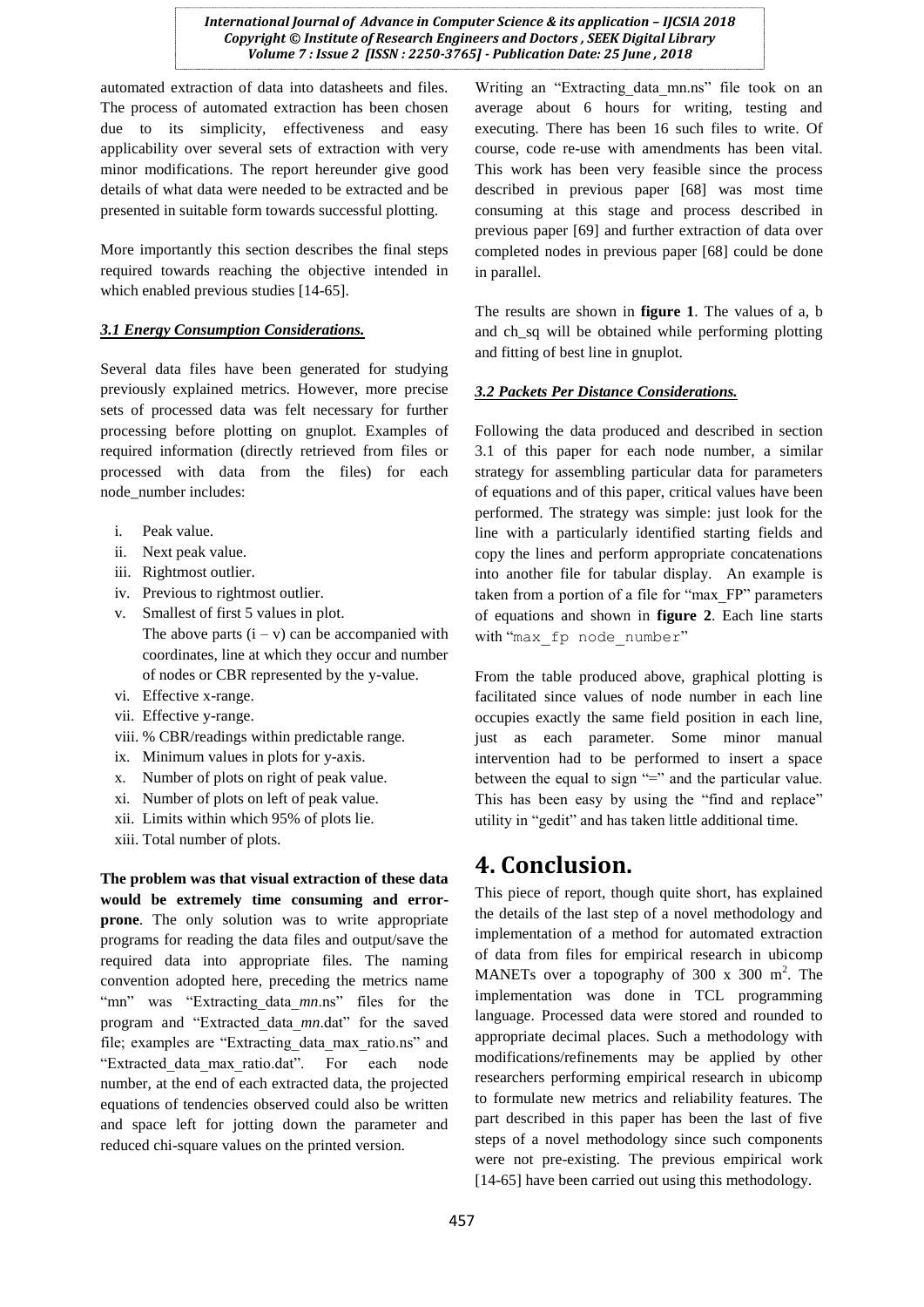```
overall energy savings node num 7
total_num_CBR: 6300
minimum value of OES : -1392
leftmost plot: (-1392, 0.079365079365079361) i.e 5 CBRSrightmost plot : ( 90 , 0.079365079365079361 ) represent 5 CBRS
total_num_plots : 198 
num_CBRS_negative_Energy_savings : 735 represent percentage: 11.666666666666666 
num plots less than zero: 108 of 198
num_CBRS_zero_Energy_savings : 5 represent percentage: 0.079365079365079361 
num CBRS_positive_Energy_savings : 5560 represent percentage: 88.253968253968253
num_plots_greater_than_zero: 89 of 198
peak value: ( 65 , 2.6984126984126986 ) i.e. num_CBRS: 170 at line 174
adjusted x coord of peak value:
num CBR x coord less than peak value : 4600 represent % 73.015873015873012
num_plots_left_of_peak_value : 173 of 198
num_plots_right_of_peak_value: 24 of 198
num_CBR_x_coord_greater_than_peak_value : 1530 represent % 24.285714285714285
percent savings top95 as from: -68 num CBRs greater equal for top95: 5985
percent CBrs greater equal for top95: \overline{95.0} line num top95: 68 numPlots top95: 131 of 198
x coord for Symmetric Left point, Peak , right point : ((40 , 65 , 90 ) giving interval width of
50observed width: from : to
num cbr symmetric range: 4218 percent cbr symmetric range: 66.952380952380949
num_plots_symmetric_range: 50 
num cbr_previous_to_symmetric_range: 2082 percent_cbr_previous_to_symmetric_range:
33.047619047619051 num plots previous symmetric range: 148
start limit: -1500 end limit: -1000 total cbrs: 10 % CBR in range: 0.15873015873015872
num plots in range: 3
start_limit: -1000 end_limit: -500 total_cbrs: 20 %_CBR_in_range: 0.31746031746031744 
num plots in range: 7
start_limit: -500 end_limit: 0 total_cbrs: 705 % CBR_in_range: 11.19047619047619
num plots in range: 98***** Predictability eqn : F(x) = b * (1/(a*sqrt(2*pi)))* exp(-(x-__)*(x-__)/2*a*a)
 a = ch_sq=
```
**figure 1: An example of extracted data for overall\_energy savings in node num 7**

```
max fp node number 7 G(x) = (a) * exp (b * (x- 1.8 )) + c a =
8.54055129432197 b = -1.19129672743036 c = 0.156900557106651 d =
16.4852607709757 f = -21.4595616024197
max fp node number 8 G(x) = (a) * exp ((b) * (x- 2.1 )) + (c) a =
7.1907 b = -1.05364 c = 0.14835 d = 0.999865837891495 f =
12.1605948969841
max fp node number 9 G(x) = (a) * exp ((b) * (x- 2.1 )) + (c) a =
6.8712 b = -1.01343 c = 0.12066 d = 10.4365079365084 f = -
14.8809523809533
max fp node number 10 G(x) = (a) * exp ((b) * (x- 2.0 )) + (c) a =
6.9223 b = -0.8821 c = 0.0727 d = 8.69047613065646 f = -11.7380951359448
```
#### **figure 2: An example from a portion of a file for "max\_FP" parameters of equations**

This methodology was designed without concern for nodes in the MANET being supplied as infrastructure or not. It is also assumed that all nodes behave well in the concerned topography. The programming language used has been TCL. Researchers may adopt the methodology using other programming languages. The results of this study will serve in guiding other researchers for better organising the sequential steps of their research when they reach to the need of such a methodology and also to better identify what has to be [2] extracted for analysis.

This paper is a retrospective delivery of the methodology developed over which previous work [14- 65], which would have been the future work of this paper, have already been carried out and published.

### **References**

- [1] M. Kaleem GALAMALI, Assoc. Prof Nawaz MOHAMUDALLY, Towards Dependable Pervasive Systems-A Position and Vision Paper, CEET 2014
- M. Kaleem GALAMALI, Assoc. Prof Nawaz MOHAMUDALLY, Model of Energy Savings achievable with Location-aware Node-to-Node Transmission in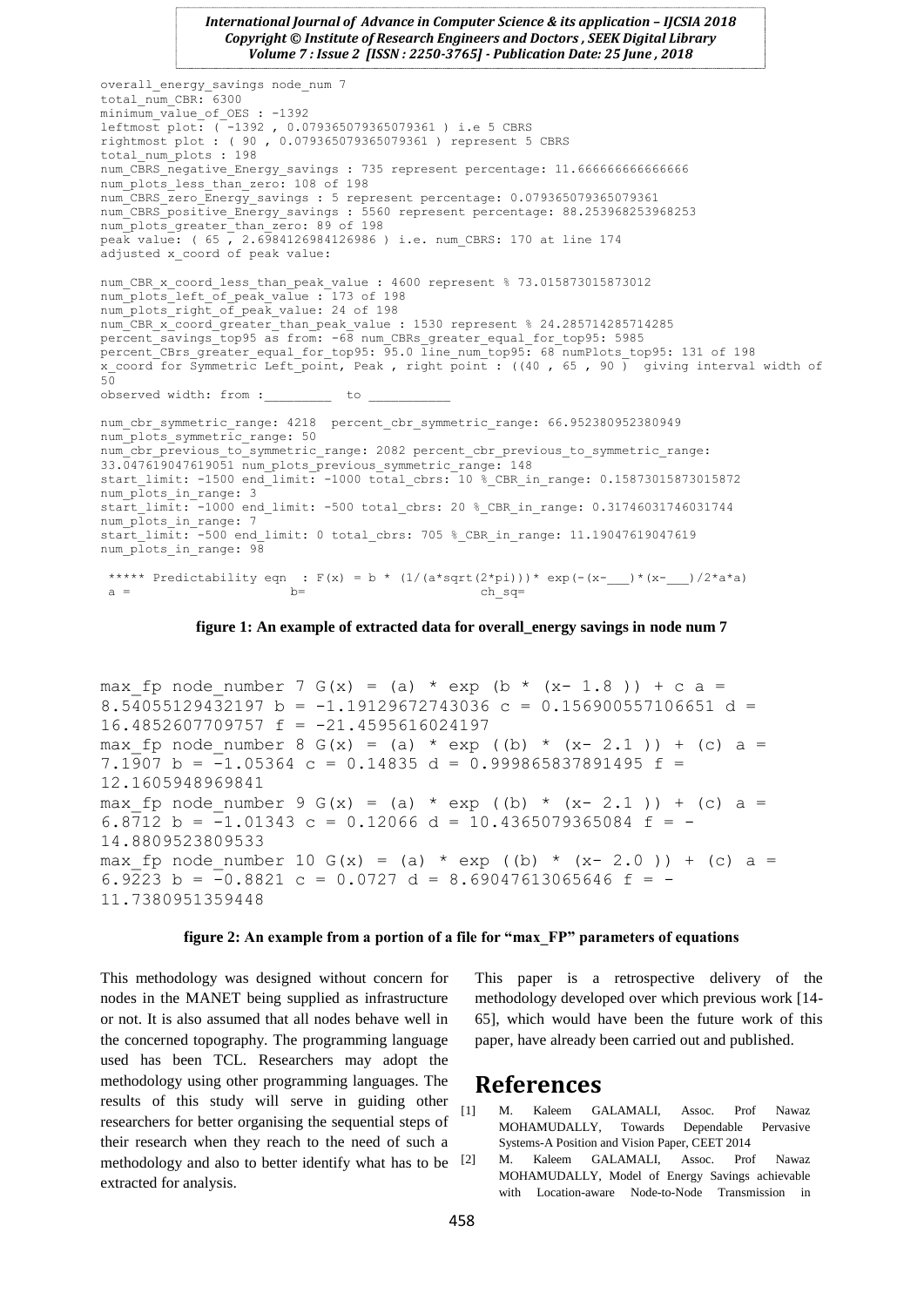UbiComp , CEET 2014

- [3] M. Kaleem GALAMALI, Assoc. Prof Nawaz MOHAMUDALLY, Model of Energy Savings achievable with Location-aware Node-to-Node Transmission in UbiComp Using Location Refresh Intervals, CEET 2014
- [4] M. Kaleem GALAMALI, Assoc. Prof Nawaz MOHAMUDALLY, Model of Energy Savings achievable with Location-aware Transmission in UbiComp Using Relays, CEET 2014
- [5] M. Kaleem GALAMALI, Assoc. Prof Nawaz MOHAMUDALLY, Mathematical modeling of need of exact number of relays to ensure seamless mobility in mobile computing, CEET 2014
- [6] M. Kaleem GALAMALI, Assoc. Prof Nawaz MOHAMUDALLY, Modelling of need for multiple relays for ensuring seamless mobility, CEET 2014
- [7] M. Kaleem GALAMALI, Assoc. Prof Nawaz MOHAMUDALLY, Investigation of prominence of placements of relays in a ubicomp topography,<br>M. Kaleem GALAMALI, Assoc. Prof
- [8] M. Kaleem GALAMALI, Assoc. Prof Nawaz MOHAMUDALLY, Model of energy savings achievable with location-aware transmission in ubicomp using optimised number of relays.
- [9] M. Kaleem GALAMALI, Assoc. Prof Nawaz MOHAMUDALLY, Investigation of Prominence of Placements of Optimised Number of Relays in a Ubicomp Topography using Location-Aware Transmission, CEET 2015.
- [10] M. Kaleem GALAMALI, Assoc. Prof Nawaz MOHAMUDALLY, Extending Node Battery Availability in Ubicomp with Location-Aware Transmission, CEET 2015.
- [11] M. Kaleem GALAMALI, Assoc. Prof Nawaz MOHAMUDALLY, Extending Node Battery Availability in Ubicomp with Location-Aware Transmission using Location Refresh Intervals, CEET 2015.
- [12] M. Kaleem GALAMALI, Assoc. Prof Nawaz MOHAMUDALLY, Extending Node Battery Availability in Ubicomp with Location-Aware Transmission using Uniformly Placed Relays, CEET 2015.
- [13] M. Kaleem GALAMALI, Assoc. Prof Nawaz MOHAMUDALLY, Extending Node Battery Availability in Ubicomp with Location-Aware Transmission Using Optimally Placed Relays, CEET 2015.
- [14] M. Kaleem GALAMALI, Assoc. Prof Nawaz MOHAMUDALLY, Model of Sender Node Energy Savings Achievable with Location-Aware MANET Transmission in Ubicomp. ACCN 2016
- [15] M. Kaleem GALAMALI, Assoc. Prof Nawaz MOHAMUDALLY, Model of Overall Node Energy Savings Achievable with Location-Aware MANET Transmission in Ubicomp. ACCN 2016
- [16] M. Kaleem GALAMALI, Assoc. Prof Nawaz MOHAMUDALLY, Model of Sender Node Extra Energy Savings Achievable in MANET Against Direct Node-to-Node Transmission Using Location-Aware Transmission in Ubicomp. ACCN 2016
- [17] M. Kaleem GALAMALI, Assoc. Prof Nawaz MOHAMUDALLY, Model of Overall Node Extra Energy Savings Achievable in MANET against Direct Node-to-Node Transmission Using Location-Aware Transmission in Ubicomp. ACCN 2016
- [18] M. Kaleem GALAMALI, Assoc. Prof Nawaz MOHAMUDALLY, Model of Energy Consumption Ratio Achievable in MANET Using Location-Aware Transmission in Ubicomp. ACCN 2016
- [19] M. Kaleem GALAMALI, Assoc. Prof Nawaz MOHAMUDALLY, Model of Minimum Energy Consumption Ratio Achievable in MANET Using Location-Aware Transmission in Ubicomp. ACCN 2016
- [20] M. Kaleem GALAMALI, Assoc. Prof Nawaz MOHAMUDALLY, Model of Maximum Energy Consumption Ratio Achievable in MANET Using Location-Aware Transmission in Ubicomp. ACCN 2016
- [21] M. Kaleem GALAMALI, Assoc. Prof Nawaz MOHAMUDALLY, Model of Overall Energy Consumption Fairness Ratio Achievable in MANET Using Location-Aware Transmission in Ubicomp. ACCN 2016
- [22] M. Kaleem GALAMALI, Assoc. Prof Nawaz

MOHAMUDALLY, Model of Overall Energy Consumption Fairness Proportion Achievable in MANET Using Location-Aware Transmission for Ubicomp, CEET 2016

- [23] M. Kaleem GALAMALI, Assoc. Prof Nawaz MOHAMUDALLY, Model of Minimum Fairness Proportion Achievable in MANET Using Location-Aware Transmission for Ubicomp, CEET 2016
- [24] M. Kaleem GALAMALI, Assoc. Prof Nawaz MOHAMUDALLY, Model of Maximum Fairness Proportion Achievable in MANET Using Location-Aware Transmission for Ubicomp, CEET 2016
- [25] M. Kaleem GALAMALI, Assoc. Prof Nawaz MOHAMUDALLY, Model of Sender Fairness Proportion Achievable in MANET Using Location-Aware Transmission for Ubicomp, CEET 2016
- [26] M. Kaleem GALAMALI, Assoc. Prof Nawaz MOHAMUDALLY, Model of Distance Travelled by packets in MANETs using Location-Aware Transmission for Ubicomp, CEET 2016
- [27] M. Kaleem GALAMALI, Assoc. Prof Nawaz MOHAMUDALLY, Model of Maximum CBR Distance Travelled by packets in MANETs using Location-Aware Transmission for Ubicomp, CEET 2016
- [28] M. Kaleem GALAMALI, Assoc. Prof Nawaz MOHAMUDALLY, Model of Minimum CBR Distance Travelled by packets in MANETs using Location-Aware Transmission for Ubicomp, CEET 2016
- [29] M. Kaleem GALAMALI, Assoc. Prof Nawaz MOHAMUDALLY, Model of Range CBR Distance Experienced by Transmissions in MANETs using Location-Aware Transmission for Ubicomp, CEET 2016<br>M. Kaleem GALAMALI, Assoc. Prof
- [30] M. Kaleem GALAMALI, Assoc. Prof Nawaz MOHAMUDALLY, Trend Analyses of Parameters of Equations for Sender Node Energy Savings Achievable in ubicomp MANETs using Location-Aware Transmission, ACCN 2017.
- [31] M. Kaleem GALAMALI, Assoc. Prof Nawaz MOHAMUDALLY, Trend Analyses of Parameters of Equations for Overall Node Energy Savings Achievable in ubicomp MANETs using Location-Aware Transmission, ACCN 2017.<br>M. Kaleem
- [32] M. Kaleem GALAMALI, Assoc. Prof Nawaz MOHAMUDALLY, Trend Analyses of Parameters of Equations for Sender Node Extra Energy Savings Achievable in MANET against Direct Node-to-Node Location-Aware Transmission, ACCN 2017.
- [33] M. Kaleem GALAMALI, Assoc. Prof Nawaz MOHAMUDALLY, Trend Analyses of Parameters of Equations for Overall Nodes Extra Energy Savings Achievable in MANET against Direct Node-to-Node Location-Aware Transmission, ACCN 2017.
- [34] M. Kaleem GALAMALI, Assoc. Prof Nawaz MOHAMUDALLY, Trend Analyses of Parameters of Equations for Energy Consumption Ratio Achievable in Ubicomp MANET Using Location-Aware Transmission, ACCN 2017.
- [35] M. Kaleem GALAMALI, Assoc. Prof Nawaz MOHAMUDALLY, Trend Analyses of Parameters of Equations for Minimum Energy Consumption Ratio Achievable in Ubicomp MANETs Using Location-Aware Transmission, ACCN 2017.
- [36] M. Kaleem GALAMALI, Assoc. Prof Nawaz MOHAMUDALLY, Trend Analyses of Parameters of Equations for Maximum Energy Consumption Ratio Achievable in Ubicomp MANETs Using Location-Aware Transmission, ACCN 2017.
- [37] M. Kaleem GALAMALI, Assoc. Prof Nawaz MOHAMUDALLY, Trend Analyses of Parameters of Equations for Overall Fairness Ratio Achievable in Ubicomp MANETs Using Location-Aware Transmission, ACCN 2017.
- [38] M. Kaleem GALAMALI, Assoc. Prof Nawaz MOHAMUDALLY, Trend Analyses of Parameters of Equations for Energy Consumption Fairness Proportion Achievable in Ubicomp MANETs Using Location-Aware Transmission, CEET 2017
- [39] M. Kaleem GALAMALI, Assoc. Prof Nawaz MOHAMUDALLY, Trend Analyses of Parameters of Equations for Minimum Fairness Proportion Achievable in Ubicomp MANETs Using Location-Aware Transmission, CEET 2017
- [40] M. Kaleem GALAMALI, Assoc. Prof Nawaz MOHAMUDALLY, Trend Analyses of Parameters of